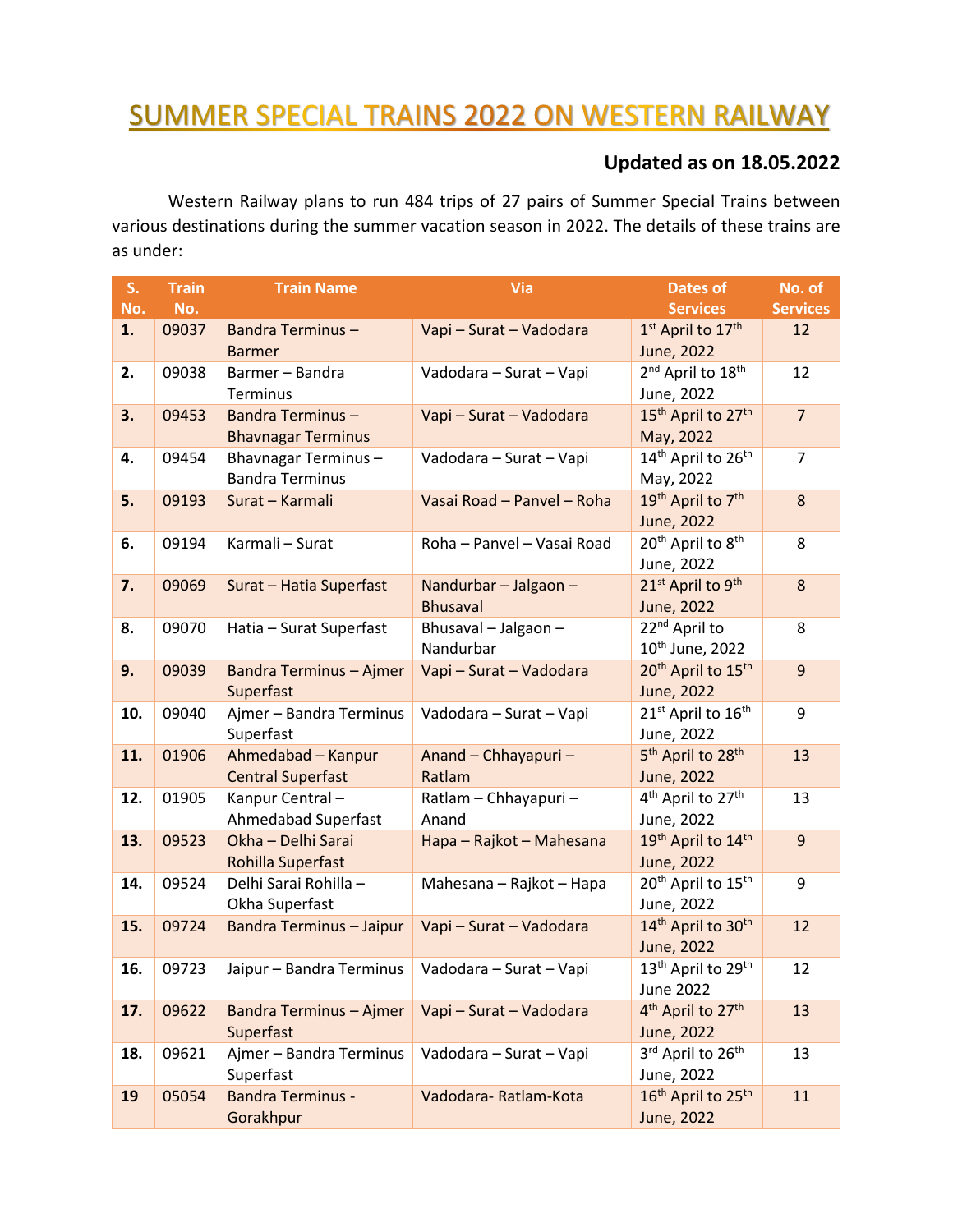| 20 | 05053 | Gorakhpur - Bandra<br>Terminus | Kota-Ratlam-Vadodara       | 15 <sup>th</sup> April to<br>24 <sup>th</sup> June, 2022 | 11 |
|----|-------|--------------------------------|----------------------------|----------------------------------------------------------|----|
| 21 | 09191 | <b>Bandra Terminus -</b>       | Surat-Vadodara-Ratlam      | 14th April to 16th                                       | 10 |
|    |       | Kanpur Anwarganj               |                            | June, 2022                                               |    |
|    |       | Superfast                      |                            |                                                          |    |
| 22 | 09192 | Kanpur Anwargaj -              | Ratlam-Vadodara-Surat      | 15 <sup>th</sup> April to                                | 10 |
|    |       | <b>Bandra Terminus</b>         |                            | 17 <sup>th</sup> June, 2022                              |    |
|    |       | Superfast                      |                            |                                                          |    |
| 23 | 09117 | Surat - Subedarganj            | Vadodara-Ratlam - Shajapur | 15 <sup>th</sup> April to 17 <sup>th</sup>               | 10 |
|    |       | Superfast                      |                            | June, 2022                                               |    |
| 24 | 09118 | Subedarganj - Surat            | Shajapur-Ratlam-Vadodara   | 16 <sup>th</sup> April to                                | 10 |
|    |       | Superfast                      |                            | 18 <sup>th</sup> June, 2022                              |    |
|    |       |                                |                            | 17 <sup>th</sup> April to 12 <sup>th</sup>               |    |
| 25 | 09097 | <b>Bandra Terminus -</b>       | Surat-Vadodara-Ratlam      |                                                          | 09 |
|    |       | Jammu Tawi AC                  |                            | June, 2022                                               |    |
|    |       | Superfast                      |                            |                                                          |    |
| 26 | 09098 | Jammu Tawi - Bandra            | Ratlam-Vadodara-Surat      | 19 <sup>th</sup> April to                                | 09 |
|    |       | Terminus AC Superfast          |                            | 14 <sup>th</sup> June, 2022                              |    |
| 27 | 09075 | <b>Mumbai Central -</b>        | Surat-Vadodara-Ratlam      | 20 <sup>th</sup> April to                                | 09 |
|    |       | Kathgodam Superfast            |                            | 15 <sup>th</sup> June, 2022                              |    |
| 28 | 09076 | Kathgodam - Mumbai             | Ratlam-Vadodara-Surat      | 21st April to                                            | 09 |
|    |       | <b>Central Superfast</b>       |                            | 16 <sup>th</sup> June, 2022                              |    |
| 29 | 09415 | <b>Bandra Terminus -</b>       | Surat-Vadodara-            | 28 <sup>th</sup> April to 16 <sup>th</sup>               | 08 |
|    |       | <b>Gandhidham Superfast</b>    | Ahmedabad                  | June, 2022                                               |    |
| 30 | 09416 | Gandhidham - Bandra            | Ahmedabad - Vadodara-      | 28 <sup>th</sup> April to                                | 08 |
|    |       | Terminus Superfast             | Surat                      | 16 <sup>th</sup> June, 2022                              |    |
| 31 | 09183 | Mumbai Central -               | Surat-Vadodara-Ratlam      | 27 <sup>th</sup> April to 15 <sup>th</sup>               | 08 |
|    |       | <b>Banaras</b>                 |                            | June, 2022                                               |    |
| 32 | 09184 | Banaras- Mumbai                | Ratlam-Vadodara-Surat      | 29 <sup>th</sup> April to                                | 08 |
|    |       | Central                        |                            | 17th June, 2022                                          |    |
| 33 | 09013 | Udhna - Banaras                | Vadodara - Ratlam -        | 26th April to 31st                                       | 06 |
|    |       | Superfast                      | Shajapur                   | May, 2022                                                |    |
| 34 | 09014 | Banaras - Udhna                | Shajapur- Ratlam- Vadodara | 27 <sup>th</sup> April to 1st                            | 06 |
|    |       | Superfast                      |                            | June, 2022                                               |    |
| 35 | 09005 | <b>Bandra Terminus -</b>       | Surat-Vadodara-Ratlam      | 29th April to 17th                                       | 15 |
|    |       | Izzatnagar                     |                            | June, 2022                                               |    |
| 36 | 09006 | Izzatnagar - Borivali          | Ratlam-Vadodara-Surat      | 30 <sup>th</sup> April to 18 <sup>th</sup>               | 15 |
|    |       |                                |                            | June, 2022                                               |    |
| 37 | 09301 | Dr Ambedkar Nagar-             | Indore-Ratlam-Kota         | 29th April to 10th                                       | 07 |
|    |       | <b>New Delhi Superfast</b>     |                            | June, 2022                                               |    |
| 38 | 09302 | New Delhi-Dr.                  | Kota - Ratlam - Indore     | 30 <sup>th</sup> April to 11 <sup>th</sup>               | 07 |
|    |       | Ambedkar Nagar                 |                            | June, 2022                                               |    |
|    |       | Superfast                      |                            |                                                          |    |
| 39 | 09057 | Udhna - Mangaluru              | Vasai Rd- Chiplun- Madgaon | $1st$ May to $12th$                                      | 07 |
|    |       |                                |                            | June, 2022                                               |    |
| 40 | 09058 | Mangaluru - Udhna              | Madgaon - Chiplun Vasai Rd | 2 <sup>nd</sup> May to 13 <sup>th</sup>                  | 07 |
|    |       |                                |                            | June, 2022                                               |    |
| 41 | 04166 | Ahmedabad- Agra Cantt          | Chhayapuri - Ratlam-       | 28 <sup>th</sup> April to 30 <sup>th</sup>               | 10 |
|    |       | Superfast                      | <b>Hindaun City</b>        | June, 2022                                               |    |
|    |       |                                |                            | 27 <sup>th</sup> April to 29 <sup>th</sup>               |    |
| 42 | 04165 | Agra Cantt. - Ahmedabad        | Hindaun City - Ratlam -    |                                                          | 10 |
|    |       | Superfast                      | Chhayapuri                 | June, 2022                                               |    |